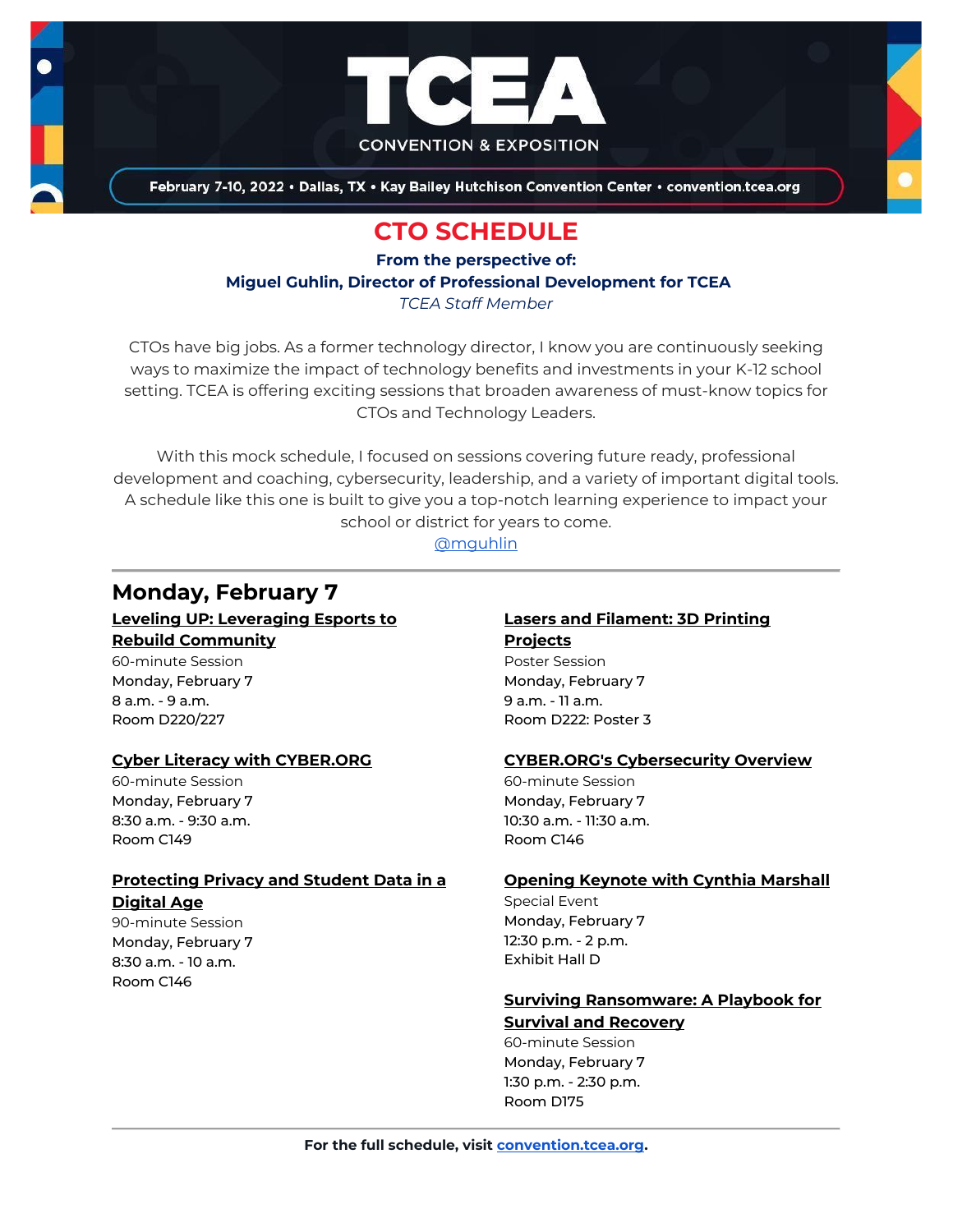

February 7-10, 2022 · Dallas, TX · Kay Bailey Hutchison Convention Center · convention.tcea.org

## **Tuesday, February 8**

**[The Equity Cycle: Anti-Racist, Diverse,](https://register.tcea.org/2022/session_list.cfm?session_key=C7D0EECE-F04D-A206-2B64-047DED2E344B&session_date=Tuesday,%20Feb%2008,%202022)  [and Inclusive Digital Education](https://register.tcea.org/2022/session_list.cfm?session_key=C7D0EECE-F04D-A206-2B64-047DED2E344B&session_date=Tuesday,%20Feb%2008,%202022)**

3-hour Hands-On Experience Tuesday, February 8 8 a.m. - 11 a.m. Room D161

## **[Creating an Esport Curriculum for Your](https://register.tcea.org/2022/session_list.cfm?session_key=02347559-F04D-A206-2B64-4A4A89036C76&session_date=Tuesday,%20Feb%2008,%202022)**

**[School Program](https://register.tcea.org/2022/session_list.cfm?session_key=02347559-F04D-A206-2B64-4A4A89036C76&session_date=Tuesday,%20Feb%2008,%202022)**

60-minute Session Tuesday, February 8 1 p.m. - 2 p.m. Room D166

### **[DataBoy, DataStudio!](https://register.tcea.org/2022/session_list.cfm?session_key=0234FF58-F04D-A206-2B64-414E1D3FA231&session_date=Tuesday,%20Feb%2008,%202022)**

60-minute Session Tuesday, February 8 10:30 a.m. - 11:30 a.m. Room D162

## **Wednesday, February 9**

## **[Take an Extensive Walk Through the](https://register.tcea.org/2022/session_list.cfm?session_key=0241A843-F04D-A206-2B64-E8F3633C8F55&session_date=Wednesday,%20Feb%2009,%202022)**

### **[Google Workspace Admin Console](https://register.tcea.org/2022/session_list.cfm?session_key=0241A843-F04D-A206-2B64-E8F3633C8F55&session_date=Wednesday,%20Feb%2009,%202022)**

6-hour Hands-On Experience Wednesday, February 9 8 a.m. - 2 p.m. Room D175

### **[Updates from the Texas Education](https://register.tcea.org/2022/session_list.cfm?session_key=02440958-F04D-A206-2B64-9A44A778F8A8&session_date=Wednesday,%20Feb%2009,%202022)**

### **[Agency](https://register.tcea.org/2022/session_list.cfm?session_key=02440958-F04D-A206-2B64-9A44A778F8A8&session_date=Wednesday,%20Feb%2009,%202022)**

60-minute Session Wednesday, February 9 8:30 a.m. - 9:30 a.m. Room C156

### **[GoGuardian for Chromebook Classroom](https://register.tcea.org/2022/session_list.cfm?session_key=0238CE85-F04D-A206-2B64-691B834E7AF8&session_date=Wednesday,%20Feb%2009,%202022)  [Management](https://register.tcea.org/2022/session_list.cfm?session_key=0238CE85-F04D-A206-2B64-691B834E7AF8&session_date=Wednesday,%20Feb%2009,%202022)**

60-minute Session Wednesday, February 9 3 p.m. - 4 p.m. Room D175

# **Thursday, February 10**

### **[Dedicated Exhibit Hall](https://register.tcea.org/2022/session_list.cfm?session_key=61CDD8E6-F04D-A206-2B64-74AAAD8173D7&session_date=Thursday,%20Feb%2010,%202022)**

Special Event Thursday, February 10 1 p.m. - 2 p.m. Exhibit Hall

### **[E-Rate and Ed Tech Policy: Everything](https://register.tcea.org/2022/session_list.cfm?session_key=0236A9DF-F04D-A206-2B64-FFEDC310FE3C&session_date=Wednesday,%20Feb%2009,%202022)**

#### **[You Need to Know and More](https://register.tcea.org/2022/session_list.cfm?session_key=0236A9DF-F04D-A206-2B64-FFEDC310FE3C&session_date=Wednesday,%20Feb%2009,%202022)**

90-minute Panel Discussion Wednesday, February 9 noon - 1:30 p.m. Room C148

### **[Dedicated Exhibit Hall](https://register.tcea.org/2022/session_list.cfm?session_key=61CDD8E6-F04D-A206-2B64-74AAAD8173D7&session_date=Wednesday,%20Feb%2009,%202022)**

Special Event Wednesday, February 9 2 p.m. – 3 p.m.

Exhibit Hall

### **[Closing Keynote](https://register.tcea.org/2022/session_list.cfm?session_key=5F4F3255-F04D-A206-2B64-6ACD0E3FF7E6&session_date=Thursday,%20Feb%2010,%202022)**

Special Event Thursday, February 10 2 p.m. - 3:30 p.m. Exhibit Hall D